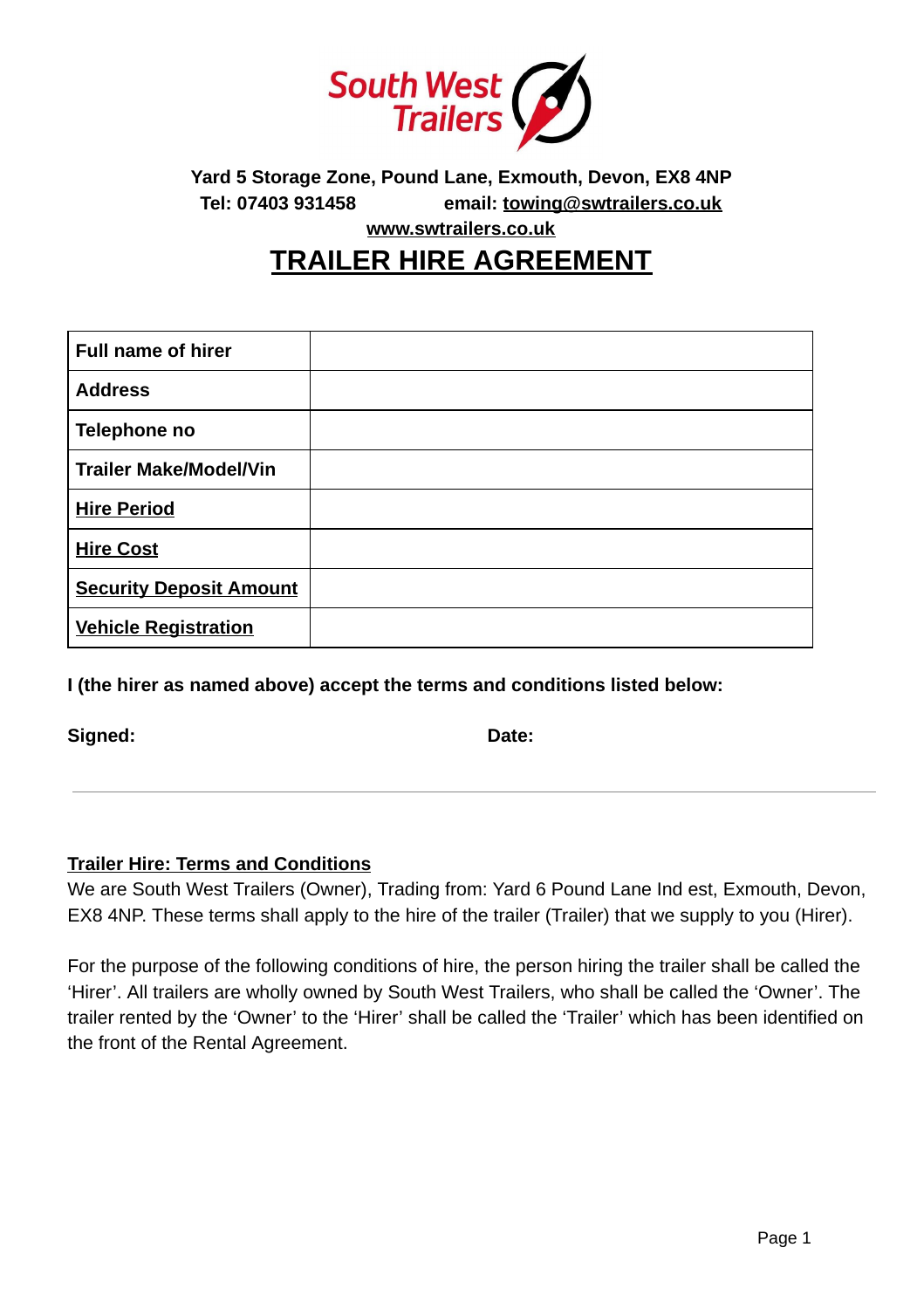

**Yard 5 Storage Zone, Pound Lane, Exmouth, Devon, EX8 4NP Tel: 07403 931458 email: [towing@swtrailers.co.uk](mailto:towing@swtrailers.co.uk)** 

**[www.swtrailers.co.uk](http://www.swtrailers.co.uk/)** 

# **TRAILER HIRE AGREEMENT**

#### **• Responsibility of the Owner**

• The Owner undertakes to supply the trailer in a roadworthy condition.

• The Owner will ensure that the trailer is cleaned prior to hire.

• The Owner will provide one security device free of charge which must be returned at the end of the hire period.

#### **• Identity of the Hirer**

• The Hirer must provide an original valid driving licence and original valid Insurance Certificate for the tow vehicle.

• The Hirer must provide an original utility bill (not a copy), confirming your present address. The bill must not be older than 2 months old and may be sourced from the following: Electricity, gas, water supplier, landline telephone service provider, local council domestic rates, or bank statement.

• The Hirer must provide the Original Vehicle Registration Certificate (showing the 'DVSA' watermark) of the car towing the trailer, confirming your present address.

• A copy of these documents will be retained by the Owner and returned to the Hirer at the end of the hire period.

• The Hirer shall inform the Owner of any change of address without unreasonable delay.

#### **• Payment**

- Hire rate does not include insurance.
- Reservation deposits are non refundable.
- A deposit is payable by the Hirer before the time of collection.
- The Hirer is required to pay the rental charge in full, prior to or on collection.

#### **• Trailer Security & Safety**

• The Hirer agrees to minimise the risk of damage to or loss of the trailer at all times by employing the most practical and diligent methods of security at all times during the hire period.

• The Owner will supply 1 hitch lock and key. The Hirer is responsible for the replacement costs to any item lost or damaged during the hire period.

• The Hirer as a condition precedent to liability agrees that the Trailer will be secured by the supplied hitchlock when not in use.

• The Hirer must be legally able to tow the trailer in accordance with the UK licensing laws.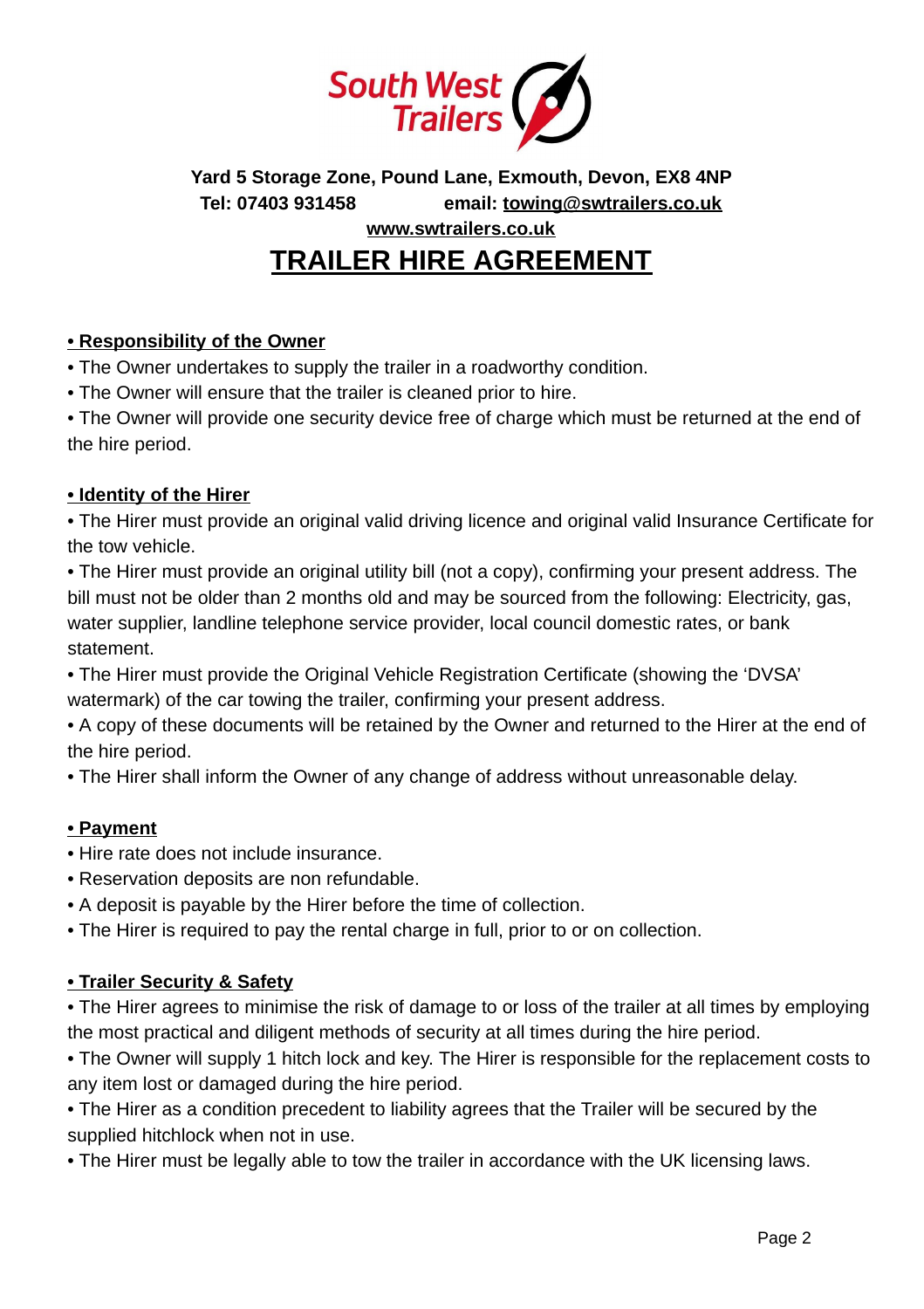

**Yard 5 Storage Zone, Pound Lane, Exmouth, Devon, EX8 4NP Tel: 07403 931458 email: [towing@swtrailers.co.uk](mailto:towing@swtrailers.co.uk)** 

**[www.swtrailers.co.uk](http://www.swtrailers.co.uk/)** 

# **TRAILER HIRE AGREEMENT**

### **• Tow vehicle Suitability & Trailer use**

• The Hirer must ensure that the tow vehicle is suitable to tow the expected weight of a fully loaded trailer.

• The tow vehicle must be fitted with an EC type approved tow-bar, 50mm ball and a standard 12 volt 7 pin or 13 pin electrical connection socket.

• The Hirer agrees to load the trailer within the manufacturer's limits and to transport the trailer within the UK highway regulations.

• The Hirer shall not make any repairs or adjustments without permission and advice from the Owner.

• It is the Hirer's responsibility to ensure that the Trailer is fitted with a legal number plate that matches the tow vehicle. This MUST be fitted before the Trailer leaves the Owner's premises.

• Trailers are not to be written on or have items stuck to them. The Owner reserves the right to charge any costs incurred removing any writing or stickers.

## **• Trailer Inspection and Return**

• Prior to the Hirer accepting the trailer, a visual inspection shall be carried out by the Owner and the Hirer together. An inspection sheet, signed by both the Hirer and Owner will be retained by both parties as a record of the condition out of the trailer at the beginning of the hire period.

• A similar inspection shall be carried out upon return of the trailer and any damage will be recorded and charged for.

• The Hirer shall return the trailer at the agreed time and location. Any change must be agreed in advance with the Owner. In the event of a change to schedule instigated by the Hirer, the Owner reserves the right to make a reasonable surcharge if this causes a disruption.

• The Hirer shall return the trailer in the same clean condition. The Owner reserves the right to make a surcharge of £25.00 if the trailer is not clean both externally and internally to a reasonable standard.

### **• Insurance & Liability**

• The Hirer agrees that the valuation of the trailer together with the associated security device is at market value.

• The Hirer is liable for the full cost of replacement or repair if the trailer is damaged, stolen, lost, impounded, or involved in an accident during the hire period.

• It is The Hirer's responsibility to contact the motor insurance company of the towing vehicle, to inform them of the hire of the trailer and to seek adequate public liability cover.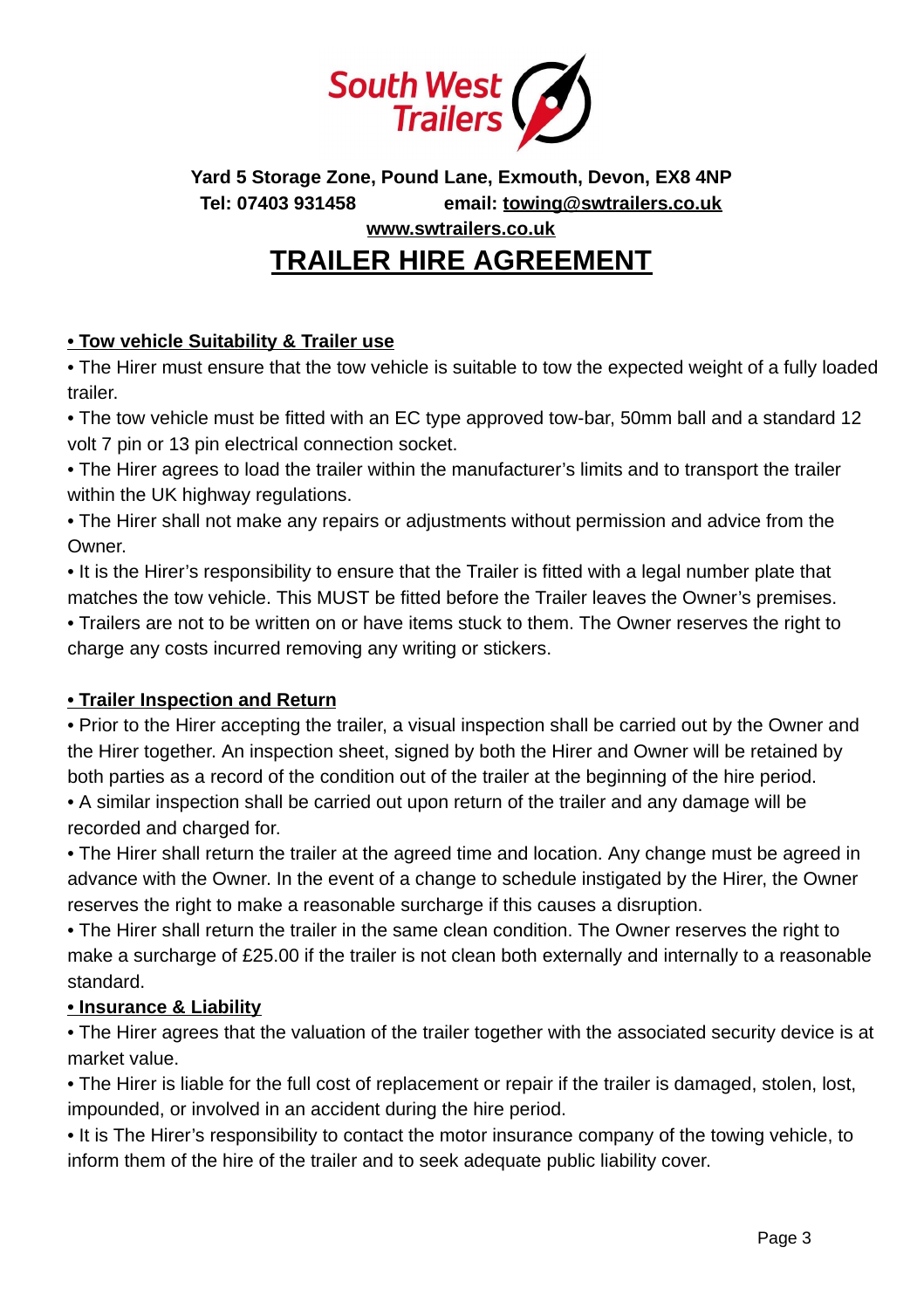

**Yard 5 Storage Zone, Pound Lane, Exmouth, Devon, EX8 4NP Tel: 07403 931458 email: [towing@swtrailers.co.uk](mailto:towing@swtrailers.co.uk)  [www.swtrailers.co.uk](http://www.swtrailers.co.uk/)** 

# **TRAILER HIRE AGREEMENT**

• The trailer shall not be towed by any person or any other vehicle other than the Hirer and the vehicle declared on the Trailer Hirer Agreement Contract and The Towing Vehicle Insurance certificate.

• The responsibility and liability of the trailer and contents passes to the Hirer on the signing of the hire agreement and the trailer is then used entirely at the Hirer's own risk.

• The Owner shall not be liable for any indirect or consequential loss arising out of in connection with these conditions or their subject matter even if the Owner had notice of the possibility of such loss.

• The Hirer shall completely indemnify The Owner in respect of all claims by any person for injury to person or property caused by or in connection with, or arising out of the use of the trailer.

 • The Owner shall not be liable for death or any injuries caused to the Hirer or any third parties arising out of the use of the trailer during the hire period. The Owner shall not be liable for any consequential losses arising out of the use of the trailer. (see 7.3)

• A trailer which is not returned by the end of the agreed hire period will be assumed to be stolen. This will be immediately reported to the police and Hirer's documents will be passed to the relevant authority to assist with recovery and prosecution.

• The Hirer agrees to pay the Owner the full value of the trailer and associated devices if the trailer is stolen, lost, destroyed, confiscated or not returned under any other circumstances. The full amount will become due at the end of the hire period. The Hirer will be liable to pay the Owner the ongoing weekly hire rate from then on until the full cost has been paid in full.

• The Hirer agrees to pay the Owner the full cost of any parts and repairs for any damage to the trailer. The parts and repairs will be sourced from and carried out by South West Trailers.

• The Hirer shall be liable for any legal, court or other costs associated with the recovery of the trailer, the cost of the trailer or the cost of any parts and repairs as a consequence of the Hirer breaching these conditions of hire.

• The Owner reserves the right to cancel hire in the event of unforeseeable or uncontrollable circumstances such as theft, accident or late delivery of the trailer. In this case the reservation deposit will be returned in full.

## **• General**

• The trailer remains the property of the Owner at all times during the period of hire.

• The Owner shall not be liable for any injuries caused to The Hirer, any third parties or to any animals/goods/ items transported arising out of the use of the trailer during the hire period. The Owner shall not be liable for any consequential losses arising out of the use of the trailer.